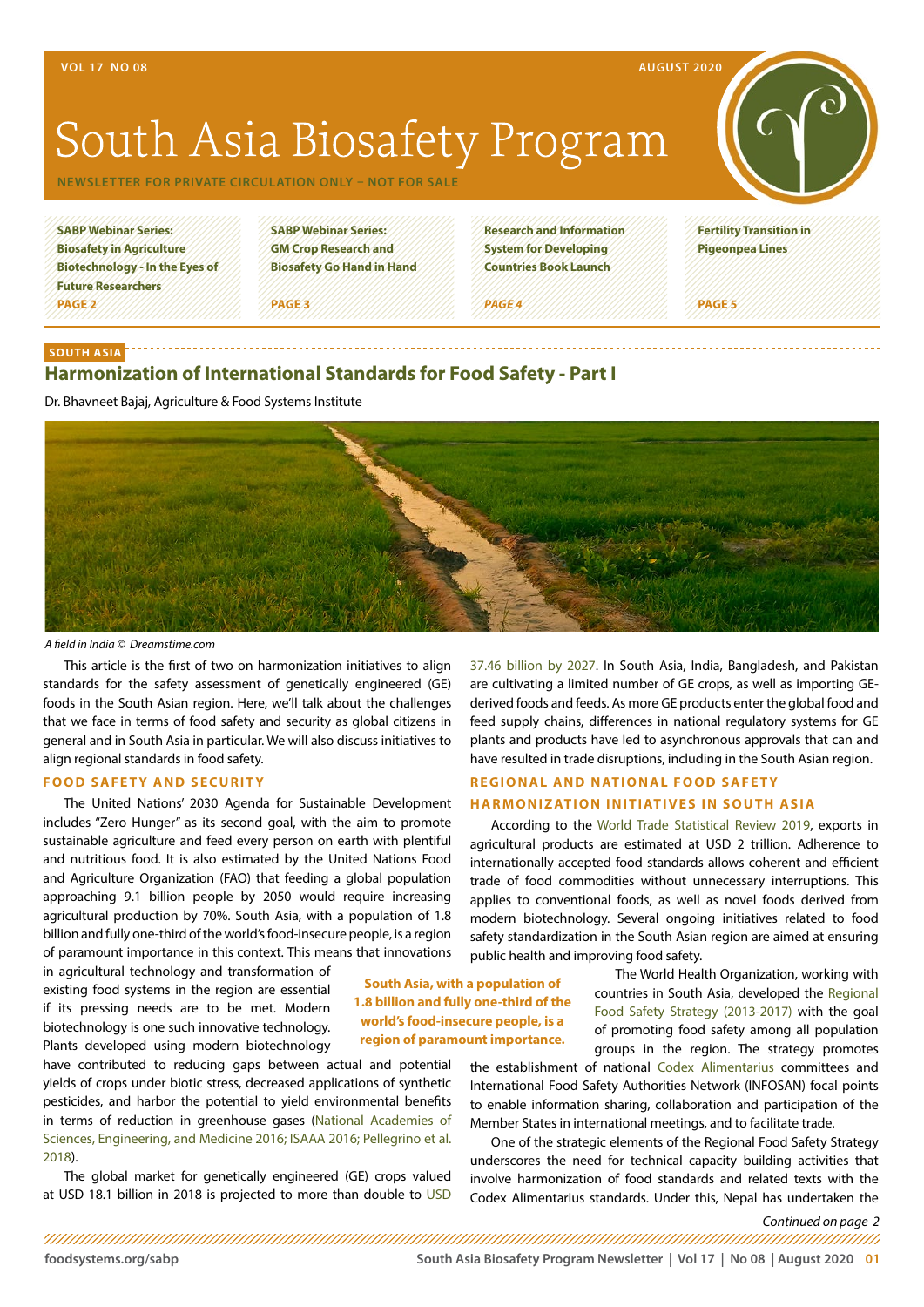#### <span id="page-1-0"></span>*Continued from page 1*

"enhancement of the harmonization of food law and food standards with international benchmark." Sri Lanka has engaged in efforts to "identify any gaps in the existing legal framework and revision of laws and regulations and harmonization of food safety activities carried out by various agencies." India continues to revise food safety rules and regulations to be Codex-compliant. Bangladesh has furthered its efforts to raise public awareness and develop communication materials about food safety and food adulteration, and it has expanded training opportunities for food and sanitary inspectors in the country. Food safety activities in Bhutan under this strategy includes among others, enactment and implementation of the Food Act 2005 and Food Rules and Regulations 2007.

According to the [World Bank](https://www.doingbusiness.org/content/dam/doingBusiness/media/Profiles/Regional/DB2020/SA.pdf), countries like India and Pakistan continue to embrace regulatory reforms to ease trade across borders regionally as well as globally. In March 2020, the Food Safety and Standards Authority of India (FSSAI) mapped more than 1500 imported food products to align with internationally used harmonized system (HS) codes. India's national Food Code System is based on the Codex Food Categorization System for all imported foods. The alignment with HS was done as part of developing a nationwide information network system with an objective to strengthen food safety systems. Bhutan identified the need to align inter-agency standards in 2015, when Bhutanese oranges were not allowed entry across the India-Bangladesh border due to confusion over standards.

Recognizing the need to bolster trade of food products in South Asia, the member states of the South Asian Association for Regional Cooperation (SAARC) have made attempts to harmonize food regulations through establishment of South Asian Regional Standards Organization (SARSO) in 2011. SARSO became operational in 2014 and has since been working to advance collaboration and regional cooperation. The SAARC Agriculture Center has also been instrumental in organizing regional consultations to promote harmonization in several areas across food and agriculture. Agreement on the South Asian Free Trade Area (SAFTA) in 2006 created a free trade area in the region and additionally, several countries in the South Asian region have signed bilateral agreements for trade of food products.

Since 2014, regional consultations and workshops with key stakeholders from SAARC countries have been organized under the aegis of the [South Asia Biosafety Program](https://foodsystems.org/what-we-do/biosafety/sabp/) (SABP) to discuss the importance of harmonizing guidelines for safety assessment of GE foods and feeds. Next month's *SABP Newsletter* will expand on these preliminary efforts, exploring new and ongoing initiatives that focus on the *Codex Guideline for the Conduct of Food Safety Assessment of Foods Derived from Recombinant-DNA Plants* as a platform for regional and international harmonization.

### *References:*

- HLPE. 2017. Nutrition and food systems. A report by the High Level Panel of Experts on Food Security and Nutrition of the Committee on World Food Security, Rome.
- <https://drukson.com/inconsistencies-found-rampant-in-national-standards/> (accessed May 1, 2020).
- [https://www.livemint.com/Politics/fIzd2wlHtoAwrWezgL0lZN/Saarc-countries-to](https://www.livemint.com/Politics/fIzd2wlHtoAwrWezgL0lZN/Saarc-countries-to-harmonize-standards.html)[harmonize-standards.html](https://www.livemint.com/Politics/fIzd2wlHtoAwrWezgL0lZN/Saarc-countries-to-harmonize-standards.html) (accessed May 13, 2020).
- [https://www.who.int/docs/default-source/resources/promoting-harmonized](https://www.who.int/docs/default-source/resources/promoting-harmonized-food-safety-regulation-en.pdf?sfvrsn=6ce81d24_2)[food-safety-regulation-en.pdf?sfvrsn=6ce81d24\\_2](https://www.who.int/docs/default-source/resources/promoting-harmonized-food-safety-regulation-en.pdf?sfvrsn=6ce81d24_2) (accessed May 11, 2020).
- ISAAA. 2016. Global Status of Commercialized Biotech/GM Crops: 2016. ISAAA Brief No. 52. ISAAA: Ithaca, NY.
- National Academies of Sciences, Engineering, and Medicine. 2016. Genetically Engineered Crops: Experiences and Prospects. Washington, DC: The National Academies Press. doi: 10.17226/23395.
- Pellegrino, E., Bedini, S., Nuti, M. *et al.* 2018. Impact of genetically engineered maize on agronomic, environmental and toxicological traits: a metaanalysis of 21 years of field data. *Sci Rep* **8,** 3113. [https://doi.org/10.1038/](https://doi.org/10.1038/s41598-018-21284-2) [s41598-018-21284-2](https://doi.org/10.1038/s41598-018-21284-2)

Regional cooperation for sustainable food security in South Asia. 2020. Edited by Nagesh Kumar and Joseph George. Routledge India 258 p.

World Health Organization, Regional Office for South-East Asia. (2014). Regional Food Safety Strategy, 2013-2017. WHO Regional Office for South-East Asia.



### **REGIONAL HARMONIZATION**

**Bhavneet Bajaj** *Scientific Program Manager* Agriculture & Food Systems Institute, USA Email: bbajaj@foodsystems.org

## **BANGLADESH SABP Webinar Series: Biosafety in Agriculture Biotechnology - In the Eyes of Future Researchers**

Mr. Mohammad Umer Sharif Shohan, University of Dhaka

Part of the SABP Webinar Series, *Biosafety in Agriculture Biotechnology: In the Eyes of Future Researchers* was jointly organized by the Department of Biochemistry and Molecular Biology, University of Dhaka and the South Asia Biosafety Program (SABP). Prof. Dr. Zeba Islam Seraj, Chairperson, Department of Biochemistry and Molecular Biology, University of Dhaka, was the Chair of the event. Seventy students from

bachelors, masters, and research fellows of Ph.D. and M.Phil. levels participated in the webinar.

The event began with Prof Seraj's speech, during which she elucidated numerous agricultural practices, such as using fertilizer, improved pest controls, improved plant

varieties, etc., that have been adopted and resulted in magnified yield to date. Later on, she discussed the constraints of today's agricultural productivity, such as a rising population with more mouths to feed, less land availability for agriculture, climate change, and the emergence of evolved pathogens, etc., which make it imperative to consider transgenic plants in addition to the traditional system to enhance crop productivity. Then, she discussed the benefits of transgenic plants and addressed opinions that are commonly voiced by people who oppose the technology and its applications. She concluded her speech by explaining how the implementation of transgenic plants will create a better future, with ample and sustainable food production.

> Dr. Aparna Islam, Country Manager, SABP, gave the keynote speech, where she introduced different aspects of biosafety and biosafety regimes, both around the world and in Bangladesh, emphasizing the *Cartagena Protocol on Biosafety*. She explained *Biosafety*

*Guidelines of Bangladesh*, especially various institutional regulatory permission requirements associated with the transgenic research and development process. She also detailed the concepts of environmental risk assessment, highlighting the monitoring of gene flow and effects on non-target organisms. Later, she explained the steps taken by SABP

*Continued on page 3*

**[foodsystems.org/sabp](http://foodsystems.org/sabp) South Asia Biosafety Program Newsletter | Vol 17 | No 08 | August 2020 02**

**Dr. Aparna Islam, Country Manager, SABP, gave the keynote speech, where she introduced different aspects of biosafety and biosafety regimes, both around the world and in Bangladesh**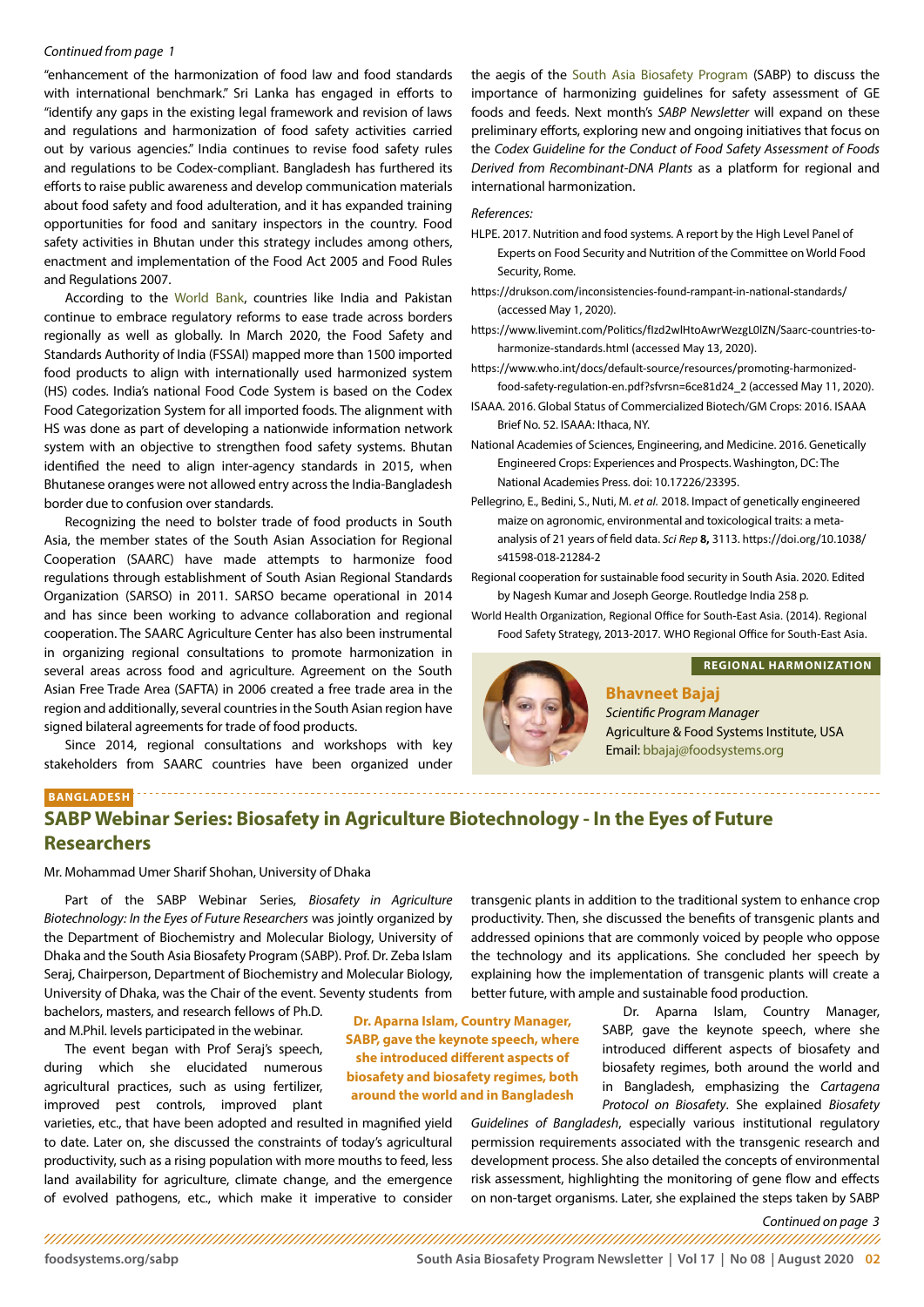<span id="page-2-0"></span>

*Dr. Aparna Islam, delivering the keynote presentation at the webinar (July 9, 2020).*

to help maintain the safe use of modern biotechnology, considering the global convention, protocol, and Bangladesh's biosafety system. She introduced the SABP's eLearning modules to the participants and encouraged participants to look at those resources.

Finally, there was an open discussion session, during which students addressed their queries to Dr. Islam. Interesting questions were posed

by students about science communication. They expressed the need for their involvement in this sort of activity to make the consumers' perception clearer. They also seemed concerned about the timeframe to get an application processed. The entire program was facilitated by Mr. Mohammad Umer Sharif Shohan, Lecturer, Department of Biochemistry and Molecular Biology, University of Dhaka.

## **BANGLADESH**

## **SABP Webinar Series: GM Crop Research and Biosafety Go Hand in Hand**

Nur Uddin Mahmud, Nadia Afroz, S. M. Fajle Rabby, Sumaiya Talukder, Fatema, Institute of Biotechnology and Genetic Engineering, Bangabandhu Sheikh Mujibur Rahman Agricultural University

> **The webinar provided a unique opportunity to increase the knowledge of young researchers of BSMRAU about biosafety regulations.**

The Institute of Biotechnology and Genetic Engineering (IBGE) of Bangabandhu Sheikh Mujibur Rahman Agricultural University (BSMRAU) and the South Asia Biosafety Program (SABP) jointly organized *GM Crop Research and Biosafety Go Hand in Hand* on July 23, 2020. Part of the SABP Webinar Series, the goal was to facilitate knowledge exchange on biosafety among researchers, young professionals, and students, especially those pursuing a degree in biotechnology and genetic engineering. A total of 55 students, early career researchers, and faculty members belonging to different disciplines at BSMRAU participated.

Prof. Dr. Md. Giashuddin Miah, Honorable Vice-Chancellor of BSMRAU, was present as the Chief Guest and inaugurated the event. Prof. Dr. Md. Tofazzal Islam, Director of IBGE, chaired the event. Dr. Dipali Rani Gupta, Associate Professor of IBGE, facilitated the event.

The webinar started with a welcome speech from Dr. Md. Mahbubur Rahman, Professor, IBGE. He talked about the importance of biosafety for introducing genetically modified organisms (GMOs) to the practical field. Following this, the Chair of the webinar, Prof. Dr. Md. Tofazzal Islam, stated the basic concepts and importance of GM crop research and biosafety for ensuring food security and nutrition in Bangladesh. In his speech, Chief Guest Prof. Dr. Miah emphasized the importance of genetic engineering in Bangladesh. He also praised the research contribution of IBGE to Bangladesh's agriculture and inaugurated the webinar, wishing all success.

Two interactive technical sessions were delivered during the webinar. Dr. Aparna Islam, Country Manager, SABP presented the first talk on the general biosafety requirement to conduct GM crop research in Bangladesh. She shed light on global biosafety guidelines, initiation of biosafety regulation in Bangladesh, biosafety processes for the approval of any biotech crops in Bangladesh, and risk assessment guidelines (*ERA* 

## *Guidelines for GE Plants 2016* and *Guidelines for Food Safety Assessment of GE Foods 2012*).

In the second session, Dr. Andrew F. Roberts, Vice President of the Agriculture & Food Systems Institute (AFSI) presented a talk on "Biosafety and Emerging Technologies: Gene Editing and Global Biosafety Status". He beautifully presented the background for gene editing, why people show interest in this, what gene editing does and does not do, and what types of products currently are expected to be generated by gene editing technologies. He also focused on how gene editing works,

some popular gene editing techniques, especially the CRISPR-Cas9 system, what type of changes can be done by gene editing, and a list of developed and under development products of gene editing in the USA. Finally, he gave an overview

of the global regulatory status of GM crops. After his presentation, an interactive discussion session on gene editing in crops and animal and biosafety regulation for both GMOs and gene-edited products with the participants followed. The two esteemed presenters and the chair of the webinar answered all questions from the participants. At the end of the interactive session, the chair closed the webinar.

As a whole, the webinar provided a unique opportunity to increase the knowledge of young researchers of BSMRAU about biosafety regulations, manuals, and assessment guidelines to contribute to GM crop research to achieve food security for sustainable development in Bangladesh.

#### **RESOURCE SPOTLIGHT**

**Access AFSI eLearning Courses on Biosafety and Biotechnology: <https://foodsystems.org/elearning>**

**[foodsystems.org/sabp](http://foodsystems.org/sabp) South Asia Biosafety Program Newsletter | Vol 17 | No 08 | August 2020 03**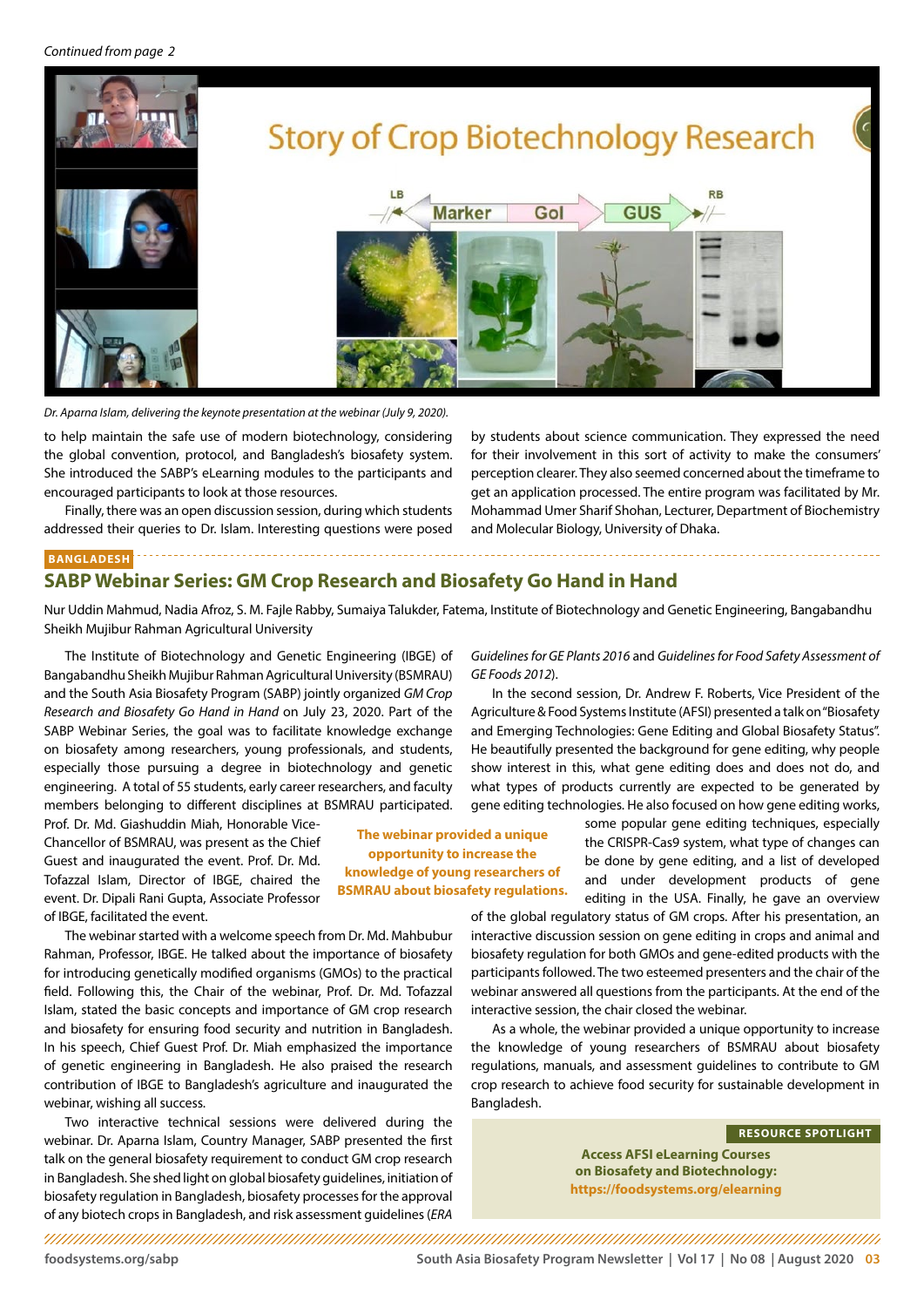## <span id="page-3-0"></span>**INDIA**

## **Research and Information System for Developing Countries Book Launch:** *Socio-Economic Impact Assessment of Genetically Modified Crops - Global Implications Based on Case-Studies from India*

Dr. Amit Kumar, Research and Information System for Developing Countries



**This book is primarily based on an extensive research study undertaken by RIS in collaboration with six prominent institutions of India—IARI (New Delhi), GIDR (Ahmedabad), NAARM (Hyderabad), TNAU** 

### *Participants at the book launch (July 6, 2020).*

A webinar was organised by the Research and Information System for Developing Countries (RIS) on July 6, 2020 to launch Springer's publication of the book *Socio-Economic Impact Assessment of Genetically Modified Crops: Global Implications Based on Case-Studies from India*, edited by Prof. Sachin Chaturvedi, Director-General, RIS and Dr. K Ravi Srinivas. The book was formally released by Prof. Ramesh Chand, Member, NITI Aayog, in the virtual presence of distinguished experts, chapter contributors, and hundreds of participants from across the world.

This book is primarily based on an extensive research study undertaken by RIS in collaboration with six prominent institutions of India—IARI (New Delhi), GIDR (Ahmedabad), NAARM (Hyderabad), TNAU (Coimbatore), UAS (Dharwad), and

ISEC (Bengaluru). The research study was sponsored by the Ministry of Environment, Forests and Climate Change, Government of India, under the UNEP-GEF Phase II Capacity Building Project.

The webinar began with Welcome Remarks by Prof. Sachin Chaturvedi, DG, RIS. He welcomed all the participants and extended his sincere thanks to Prof. Ramesh Chand, Member, NITI Aayog for his kind consent to release the book. He also thanked all the authors and partner institutions for their wonderful contributions and support throughout the project's execution, as well as in writing this book.

While releasing the book, Prof. Ramesh Chand, in his Keynote Address, congratulated the editors and all the authors for their scholarly analysis in dealing with the topic in a very effective and cogent manner. He stated that the book covers all the relevant dimensions and fills the gap between science policy and technology very well. He deemed the publication very timely and having the potential to help policymakers in making informed, rational, and evidence-based decisions. He stated that GM technology is a "powerful" technology, and its use in agriculture is increasing. He further stated that the future of GM Crops in India primarily depends on the gains achieved in the following three areas:

- Improvement of farm efficiency;
- Assuring sustainability in terms of optimal usage of water and land resources; and
- Ensuring food and nutrition security for the country without compromising on the issue of safety.

After the Keynote Address, the chapter contributors presented the summary of their field surveys, which were done across six states of India, including Punjab, Haryana, Gujarat, Telangana, Tamil Nadu, and Karnataka. Their presentations were followed by a rich panel discussion. The discussion was chaired by Dr. S. R. Rao, Vice President, Sri Balaji Vidyapeeth University, Puducherry and former Senior Adviser, Department of Biotechnology, Government of India. In his remarks, Dr. Rao congratulated RIS and the whole team for coming out with this very exciting book, based on extensive research and primary surveys. All

> the panellists, namely Dr. Ranjini Warrier (former Advisor, MoEF&CC), Dr. Ashwani Mahajan (Professor, Delhi University and National Co-Convener, Swadeshi Jagaran Manch), Prof. M. K. Ramesh (National Law School University, Bangalore), Shri Harish

Damodaran (Editor, Rural Affairs and Agriculture, *Indian Express*), Prof. N. Chandrashekar Rao (Institute of Economic Growth, New Delhi), and Dr Koen Beumer (Utrecht University, The Netherlands), while sharing their insightful views on the topic, applauded the efforts of the editors and all the contributors in bringing out the book. **(Coimbatore), UAS (Dharwad), and ISEC (Bengaluru).** 

> Dr. K Ravi Srinivas, RIS delivered the Vote of Thanks by thanking Prof. Ramesh Chand for releasing the book and delivering the keynote address, and to all the speakers, panellists, and participants, for their precious comments and views. He also thanked all the contributors and partner institutions, including BCIL and Springer, for their active and valuable support throughout the project and book writing.

## **ABOUT THE BOOK**

- Economic assessment of crops is done primarily through ex-ante and ex-post studies. Economic assessments of crops are focused on economic gains and benefits, costs and yields and benefits, impact on productivity, and welfare gains/losses for those involved.
- Socio-economic assessment as discussed in the volume is more than a mere assessment of economic gains, costs, and benefits. It takes into account inter alia, impact on the environment, health impacts, impacts on labor, impacts on women, and impacts on traditional knowledge holders/communities.
- *Continued on page 5* The impacts can be assessed in terms of five key dimensions: economic, health, environmental, social, and cultural. It is obvious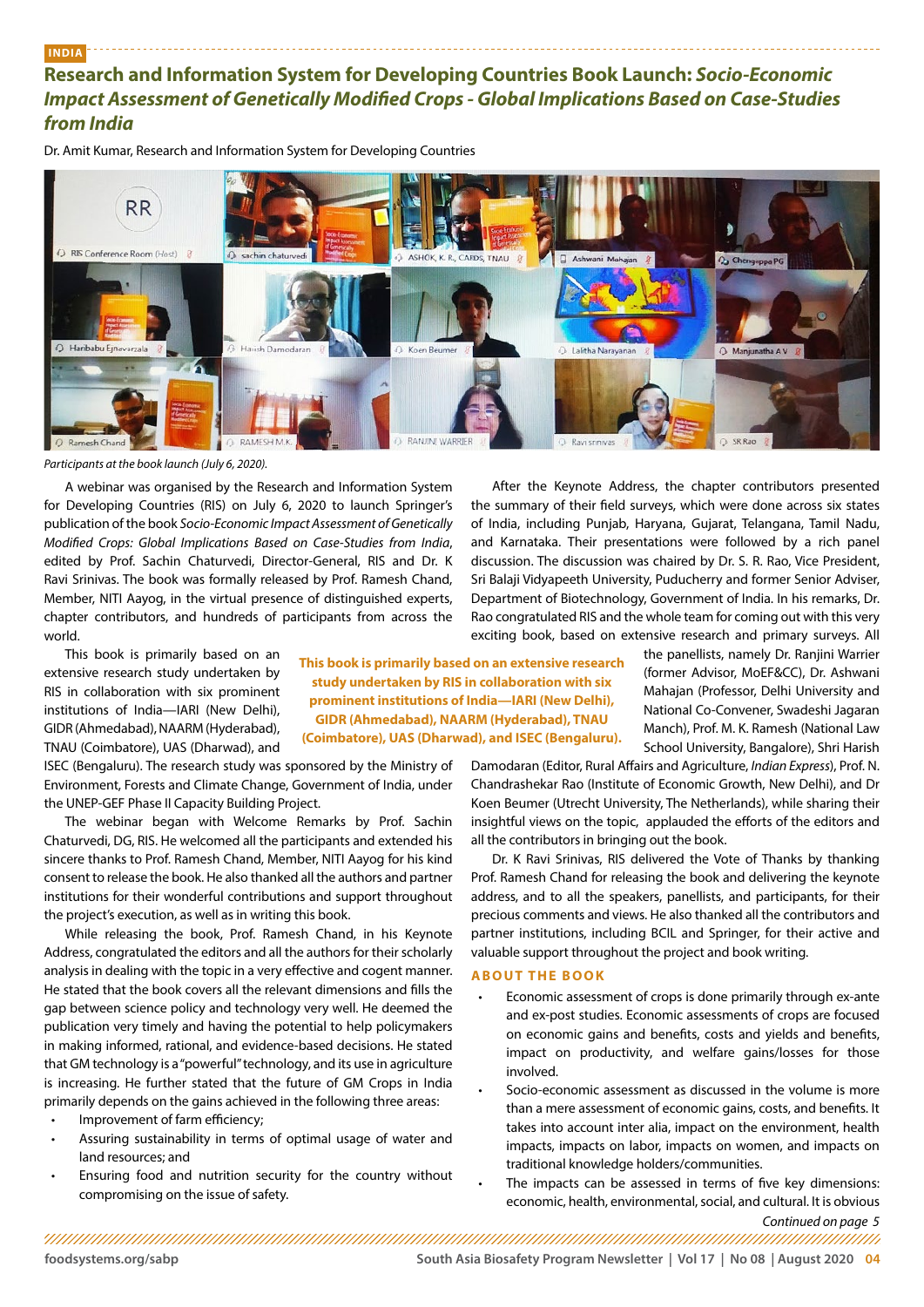<span id="page-4-0"></span>that all impacts can be quantified or reduced to monetary terms. But, using quantitative research and qualitative research, it is possible to assess the impacts. The impacts can be assessed at different stages of the development and use of GM crops. The potential impacts can be assessed before commercialization while impacts after commercialization can also be assessed. It is a good practice to assess both, so as to understand the impacts and to know whether the expected or projected outcomes have been realized.

- In this regard, this volume takes into account Article 26.1 of *Cartagena Protocol on Biosafety* (CPB) as the guiding article. It takes neither a pro-GM stand, nor an anti-GM stand. That is beyond the purview of the volume and the research project.
- The volume discusses the literature on economic impacts of GM crops, focusing on Bt cotton in India, pointing out what studies say and what has not been given due attention. It discusses the literature on interpretation and implementation of Article 26.1 by different countries and the international debate on this.
- On socio-economic impacts, it identifies the key issues, the methodologies used, the factors to be considered, and discusses how these have been discussed in the literature. Then, based on the findings from the research, literature survey, and research done for the project, it elucidates a "Guidelines Framework for Socio-Economic Assessment of GM Crops." It situates the findings and the framework in a larger context and states that better guidelines and frameworks can be developed.
- Globally, although there is increasing literature on Article 26.1 of CPB and socio-economic assessment of GM crops, this volume is the first to come up with "Guidelines Framework for Socio-Economic Assessment of GM Crops," discussing inter alia, the dimensions to be considered, and the methodologies. A

# **INDIA Fertility Transition in Pigeonpea Lines**

Dr. Jyoti Batra, Biotech Consortium India Limited

Pigeonpea is a key staple crop. It is a rich source of protein, highly resistant to drought, capable of improving soil health, and extremely important to small-holder farmers in India and many developing countries, such as Myanmar, Nepal, Tanzania, Kenya, etc. The mystery behind sterility among pigeonpea lines has challenged the efforts of researchers to increase its productivity to date.

Recently, researchers from International Crops Research Institute for the Semi-arid Tropics (ICRISAT) Centre of Excellence in Genomics & Systems Biology (CEGSB), in collaboration with Vienna Metabolic Centre (VIME) counterparts,

were able to identify the reason behind the transition of fertile anthers to sterile anthers owing to their environmental conditions. This onoff fertility was particularly dependent on temperature, and scientists were able to reverse sterility to fertility by lowering the temperature to a critical level (24°C). Such pigeonpea lines were termed Environment-Sensitive Genic Male Sterile (EGMS) lines.

This new study sheds light on unique phenomena of fertility-sterility transition at the molecular level using the systems biology approach in the EGMS line (Pazhalama et al. 2020). A transcription factor called REVEILLE1 was identified, which regulates plant growth hormone auxin levels that explains the fertility transition in response to day temperature, especially morning hours. By determining the temperature-auxintranscription factor-pollen stage link, it was demonstrated that external auxin treatment can satisfactorily reverse sterility even when the day temperature is higher than the threshold.

questionnaire that has been tested and vetted through field data collection is also given, so that any assessment exercise can be done by adopting/adapting this questionnaire.

• Thus, the findings from this volume can be used for socio-economic assessment of GM crops, irrespective of their commercialization. We have also pointed out that socio-economic assessment will be relevant for emerging technologies and their applications, such as synthetic biology, crop genome editing, gene edited crops, and gene drives.



**<https://www.springer.com/gp/book/9789813295100>**

Earlier, ICRISAT and partnering institutions had developed the world's first pigeonpea hybridization technique that uses three lines to produce a hybrid. The hybrids from the three-line system posted 40% more yields than pure varieties. However, three-line hybrid seed production system is technically demanding and resource intensive. An EGMS line could be used together with any elite line for hybrid seed production in a two-

line hybrid breeding system.

Detecting the key environmental 'cue', critical developmental stage(s), and genes involved and understanding the molecular mechanisms of fertility transition is critical for the success

of a two‐line hybrid breeding system. With an EGMS line, precise temperature control can be used for both production of hybrid seeds for farmers and to multiply the hybrid itself. Further, the exogenous application of auxin could be useful for multiplication of the male sterile line under unfavorable conditions (e.g., higher day temperatures).

In a nutshell, this study would enable the development of an effective two-line hybrid breeding system for rapid, inexpensive, and high-quality hybrid pigeonpea seed production, which would help the farming community in developing countries.

#### *Source:*

<https://www.icrisat.org/secret-to-on-off-fertility-discovered-in-pigeonpea/>

#### *References:*

Pazhamala, Lekha T., et al. (2020) "Multiomics approach unravels fertility transition in a pigeonpea line for a two-line hybrid system." The Plant Genome: e20028.

**This new study sheds light on unique phenomena of fertility-sterility transition at the molecular level using the systems biology approach in the EGMS line.**